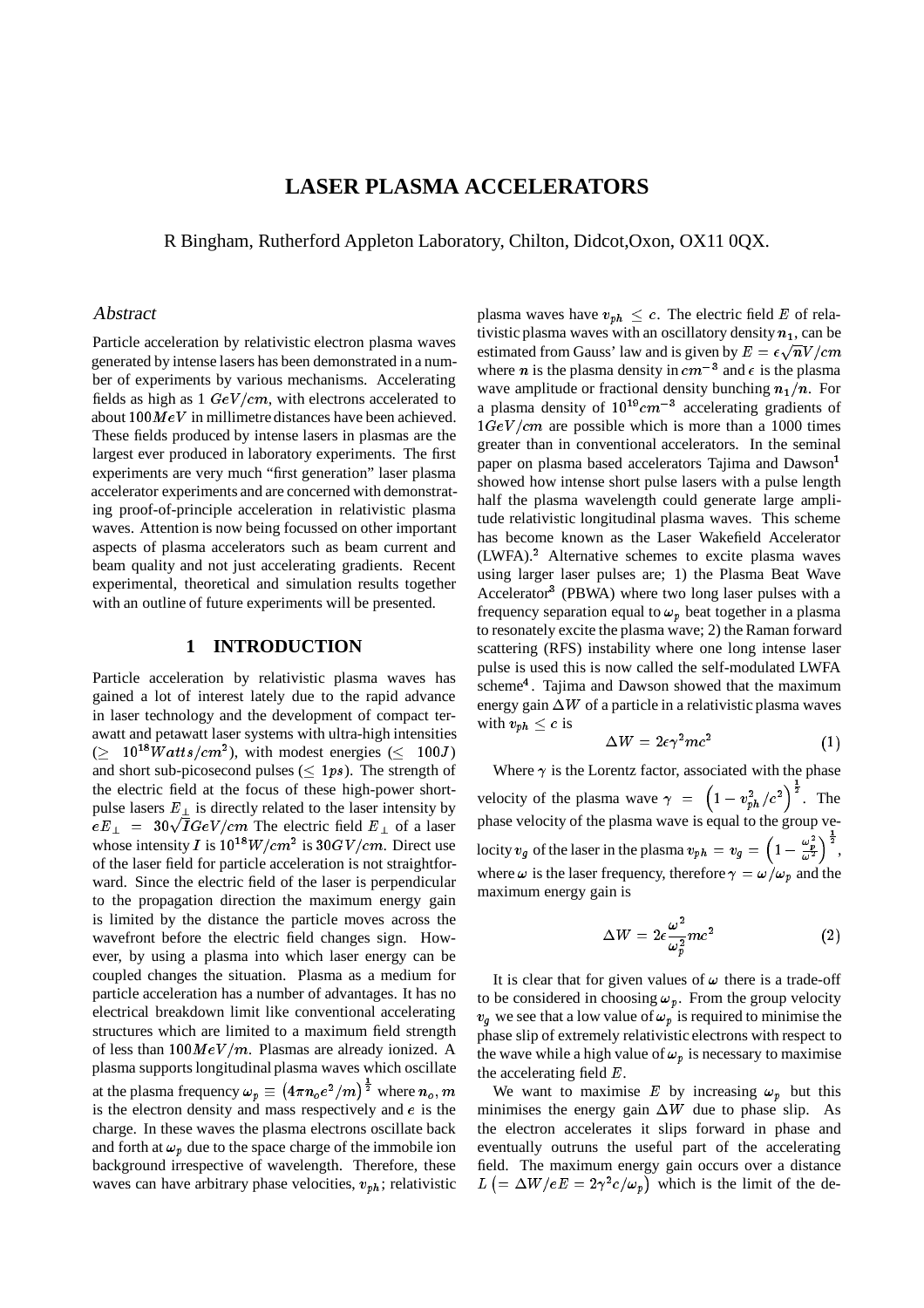phasing length. We now review the three schemes which already have experimental results.

# **2 PLASMA BEAT WAVE ACCELERATOR**

In the plasma beat wave accelerator (PBWA) a relativistic plasma wave is generated by the ponderomotive force of two lasers separated in frequency by the plasma frequency such that the energy and momentum conservation relations are satisfied  $\omega_1 - \omega_2 = \omega_p, k_1 - k_2 = k_p$ , where  $(\omega_{1,2}, k_{1,2})$ are the frequencies and wavenumbers of the two lasers respectively.

The beat pattern can be viewed as a series of short light pulses each  $\pi c \omega_p$  long moving through the plasma at the group velocity of light which for  $\omega_{1,2} \gg \omega_p$  is close to c the speed of light. The plasma electrons feel the periodic ponderomotive force of these pulses.

The growth of the plasma wave is described by the equation<sup>5</sup>

$$
\epsilon = \int_{o}^{t} \frac{\alpha_1 \alpha_2 \omega_p}{4} dt \tag{3}
$$

where  $\alpha_{1,2} = \frac{e E_{1,2}}{m_e \omega_{1,2}c}$  is the normalised oscillatory velocity of an electron in the laser fields  $E_{1,2}$ . As the electron plasma wave grows its electric field amplitude given by eq.1 becomes large enough that the velocity of an electron oscillating in this field becomes relativistic and the plasma frequency  $\omega_p$  suffers a small red shift  $\Delta \omega_p = -\frac{3}{16} \epsilon^2$  due to the relativistic increase in mass. This red shift in frequency causes the wave to saturate at<sup>5</sup>

$$
\epsilon_{SAT} = \left(\frac{16}{3}\alpha_1\alpha_2\right)^{\frac{1}{3}}\tag{4}
$$

and the time for saturation is given by  $\tau_{SAT}$  $\frac{8}{\omega_n} \left(\frac{2}{3}\right)^{\frac{1}{3}} \left(\frac{1}{\alpha_1 \alpha_2}\right)^{\frac{1}{3}}$  Other factors which can limit the interaction or acceleration length is diffraction of the laser beams or pump depletion. Diffraction limits the depth of focus to the Rayleigh length which may be overcome by channelling of the laser but this is still not resolved. Pump depletion can be avoided by using more powerful lasers. By using intense short pulse lasers ion instabilities such as the modulational instability can be avoided. A number of experiments have been carried out which demonstrate that the theoretical estimates are in very good agreement with observations. $6,7,8,9,10$ 

The experiments carried out at UCLA<sup>6,10</sup> focussed a two frequency carbon dioxide laser and injected a  $2MeV$  electron beam to the same point in a hydrogen plasma at a density of about  $10^{16}$ cm<sup>-3</sup>. The results showed that approximately  $1\%$  or  $10<sup>5</sup>$  electrons of the randomly phased injected electrons are accelerated from  $2M eV$  to  $30MeV$  in the diffraction length of about  $1cm$ . This corresponds to a gradient of  $3GV/m$ . The measured amplitude of the relativistic plasma waves is 30% of its cold wavebreaking limit, agreeing with the theoretical limit given by equation (4).

What is particularly significant about this experiment is it demonstrated that the electrons were "trapped" by the wave potential. Only trapped electrons can gain the theoretical maximum amount of energy limited by dephasing which occurs when the polarity of the electric field of the plasma wave seen by the accelerated electron changes sign.

A trapped electron, by definition, moves synchronously with the wave at the point of reflection in the wave potential. At this point the trapped electron has a relativistic Lorentz factor  $\gamma = \left(1 - v_{ph}^2/c^2\right)^{\frac{1}{2}}$ . As the electron continues to gain energy it remains trapped (and eventually executes a closed orbit in the wave potential.) Trapping also bunches the electrons. In the UCLA experiment<sup>10</sup> the plasma wave has a Lorentz factor of 33 which is synchronous with  $16MeV$  electrons. Therefore all electrons observed above  $16MeV$  are trapped and move forward in the frame of the wave.

The experiment done at the Ecole Polytechnique<sup>8</sup> also accelerated electrons but were limited to very small energy gains from  $3MeV$  to  $3.7MeV$  due to saturation of the relativistic plasma wave by the modulational instability. This instability is important for long pulses of the order of the ion plasma period  $\omega_{pi}^{-1}$ , and it limits the wave amplitude to very small values. All beat wave experiments confirm earlier simulations<sup>11</sup> and theoretical work and demonstrate the need to use short pulses to avoid competing instabilities.

The success of the experiments indicate that it should be possible to accelerate electrons to  $1 \ GeV$  in a single stage laser plasma accelerator. The prospects of such an experiment has been discussed by Chan Joshi and collaborators<sup>12</sup> and backed up by numerical simulations. In such an experiment an injected  $10MeV$  beam of electrons of  $100A$  could produce about 10<sup>8</sup> electrons at 1  $GeV$  energies. The necessary laser power required is  $\sim 14TW (14 \times 10^{12}W)$  with a pulse duration of 2ps corresponding to laser energy of 28 Joules and wavelengths of  $1.05 \mu m$  and  $1.06 \mu m$  in a plasma with density  $10^{17}$  cm<sup>-3</sup> and interaction length  $\simeq 3$  cm.

## **3 THE LASER WAKEFIELD ACCELERATOR (LWFA)**

In the LWFA a short laser pulse, $<sup>1</sup>$  whose frequency is much</sup> greater than the plasma frequency, excites a wake of plasma oscillations (at  $\omega_p$ ) due to the ponderomotive force much like the wake of a motor boat. Since the plasma wave is not resonantly driven as in the beat wave the plasma density does not have to be of a high uniformity to produce large amplitude waves. As an intense pulse propagates through an underdense plasma,  $\omega_o \gg \omega_p$ , where  $\omega_o$  is the laser frequency, the ponderomotive force associated with the laser envelope  $F_{pond} \simeq -\frac{1}{2}m\nabla v_{osc}^2$  expels electrons from the region of the laser pulse and excites electron plasma waves. These waves are generated as a result of being displaced by the leading edge of the laser pulse. If the laser pulse length,  $c\tau_L$ , is long compared to the electron plasma wavelength then the energy in the plasma wave is re-absorbed by the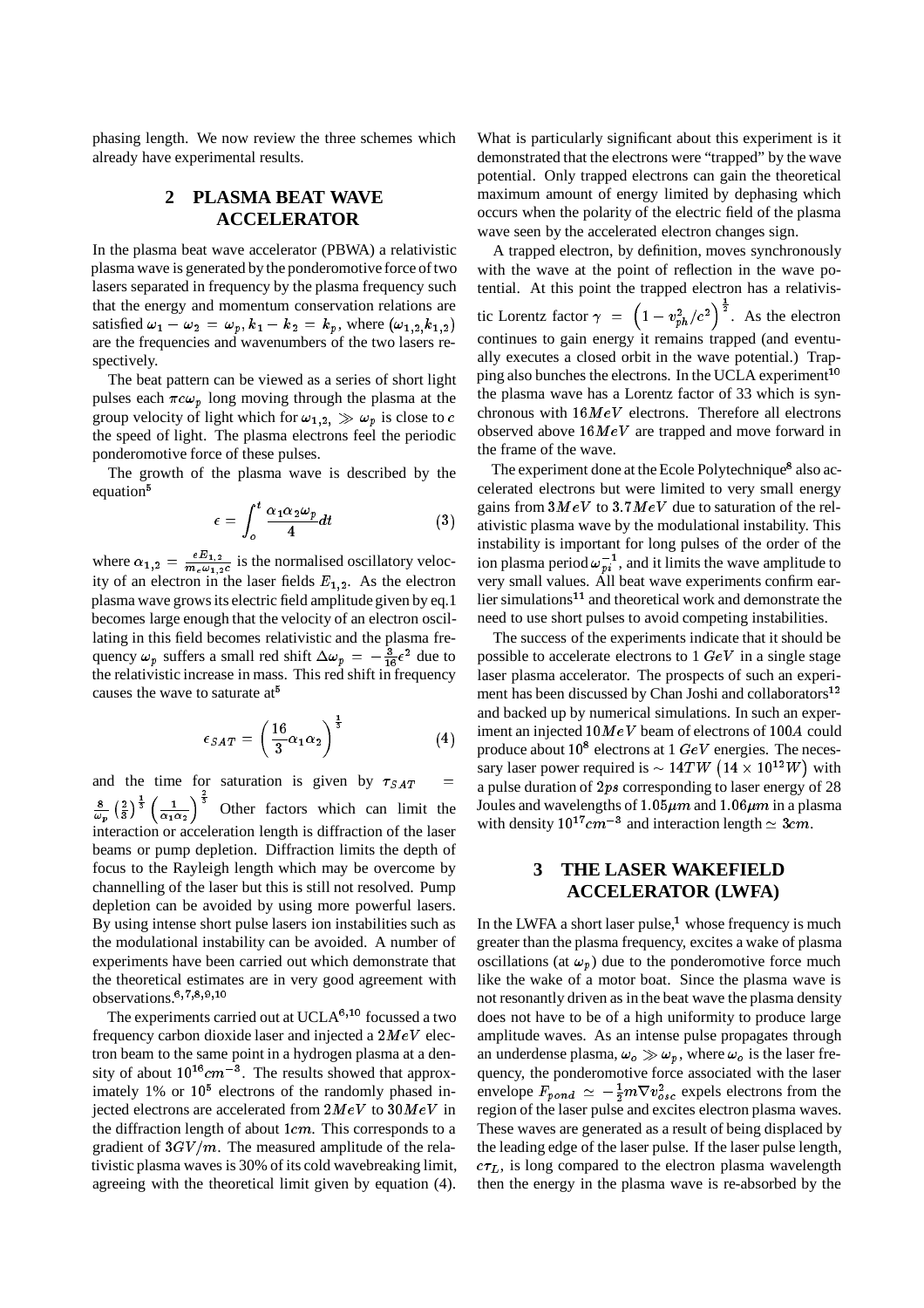trailing part of the laser pulse. However, if the pulse length is approximately equal to or shorter than the plasma wavelength  $c\tau_L \simeq \lambda_p$ , the ponderomotive force excites plasma waves or wakefields with a phase velocity equal to the laser group velocity which are not re-absorbed. Thus any pulse with a sharp rise or a sharp fall on a scale of  $c/\omega_p$  will excite a wake. With the development of high brightness lasers the laser wakefield concept first put forward by Tajima and Dawson<sup>1</sup> in 1979 has now become a reality. The focal intensities of such lasers are  $\geq 10^{19} W cm^{-2}$ , with  $v_{osc}/c \geq 1$ , which is the strong nonlinear relativistic regime. Any analysis must therefore be in the strong nonlinear relativistic regime and a perturbation procedure invalid.

The maximum wake electric field amplitude generated by a plane polarized pulse been given by Sprangle<sup>13</sup> in the one dimensional limit as  $E_{max} = 0.38 \frac{v_{osc}/c^2}{(1+v_{osc}^2/c^2)^{\frac{1}{2}}} \sqrt{n_o} V/cm$  obs for  $v_{osc}/c \sim 4$ , and  $n_o = 10^{18} cm^{-1}$  then  $E_{max} \approx \frac{1}{2}$  $2GV/cm$ , and the time to reach this amplitude level is of the order of the laser pulse length. There is no growth phase as in the beat wave situation, which requires many plasma periods to reach its maximum amplitude.

To get larger wave amplitudes it has been suggested by several groups to use multiple pulses with varying time delay between pulses. Conclusive experiments<sup>14,15,16</sup> have been carried out to demonstrate the excitation of the plasma wakefield. Nakajima<sup>14</sup> observed injected electrons gaining  $13MeV$  in the wake of a  $10TW$  short pulse laser.

#### **4 SELF-MODULATED LASER WAKEFIELD ACCELERATOR**

Self-Modulated LWFA $<sup>4</sup>$  is a hybrid scheme combining ele-</sup> ments of stimulated Raman forward scattering<sup>1</sup> (RFS) and the laser wakefield concept. Raman forward scattering<sup>1</sup> describes the decay of a light wave at frequency  $\omega_o$  into light waves at frequency  $\omega_o \pm \omega_p$ , and a plasma wave  $\omega_p$  with  $v_{ph} \simeq c$ . Although Raman forward scattering generates relativistic plasma waves and was identified as an instability which generated  $MeV$  electrons in early laser plasma experiments<sup>17</sup>, it was not considered a serious accelerator concept because the growth rate is two small for sufficient plasma wave amplitudes to be reached before ion dynamics disrupt the process. However coupled with the laser wakefield accelerator concept it becomes a viable contender. Short pulse lasers have been demonstrated by Antonsen and Mora<sup>18</sup> Sprangle et al.,<sup>19</sup> and Decker et al.,<sup>20</sup> to self modulate in a few Rayleigh lengths. This modulation forms a train of pulses with approximately  $\pi c/\omega_p$  separation which act as individual short pulses to drive the plasma wave. The process acts in a manner similar to a train of individual laser pulses.

A number of experimental groups<sup>21,22,23</sup> have recently reported experimental evidence for the acceleration of electrons by relativistic plasma waves generated by a modulated laser pulse. The most impressive results come from a group working with the Vulcan laser at RAL, UK., this group which consisted of research teams from Imperial College, UCLA, Ecole Polytechnique, LLNL and RAL have reported<sup>23</sup> observations of electrons at energies as high as  $44MeV$ . The observations of the energetic electrons was correlated with the simultaneous observation of  $\omega_o + n \omega_p$ radiation generated by Raman forward scattering. The experiments were carried out using a 25TW laser with intensities >  $10^{18} W/cm^2$  and pulse lengths < 1ps in an underdense plasma  $n_o \sim 10^{19} cm^{-3}$ . The laser spectrum is strongly modulated by the interaction showing sidebands at the plasma frequency. More recently<sup>24</sup> electrons with energies up to  $100M eV$  have been observed in the same experiment, this is in agreement with the theory. Similar results of a modulated laser pulse at  $\omega_p$  have been obtained by a separate Livermore experiment<sup>21</sup> using a  $5TW$  laser but only observed  $2MeV$  electrons. The difference in the energy is explained by a difference in the length of plasma over which acceleration takes place. In the RAL experiment the acceleration length is much larger. It is worth pointing out that in these experiments the accelerated electrons are not injected but are accelerated out of the background plasma.

The Raman forward scattering instability is the decay of an electromagnetic wave  $(\omega_o, k_o)$  into a forward propagating plasma wave  $(\omega_p, k_p)$  and forward propagating electromagnetic waves the Stokes wave at  $(\omega_o, -n\omega_p)$  and anti-Stokes wave at  $(\omega_o, +n\omega_p)$  where *n* is an integer, this is a four wave process. One of the earliest papers on forward Raman instabilities in connection with laser plasma accelerators was by Bingham<sup>25</sup> who discussed a purely temporal theory includinga frequency mismatch, more recently a spatial temporal theory was developed by Mori et al. $26$  In this theory the relativistic plasma wave grows from noise, calculating the noise level is non trivial since there are various mechanisms responsible for generating the noise. For example the faster growing Raman backscatter and sidescatter instabilities cause local pump depletion forming a "notch" on the pulse envelope. The plasma wave associated with this notch acts as an effective noise source as seen in the simulations by Tzeng et al.<sup>27</sup> The simulations carried out by Tzeng et al<sup>27</sup> are the first to use the exact experimental parameters and show significant growth within a Rayleigh length, there is also remarkable agreement with the experimental results of Modena et al.<sup>23</sup>

All these experiments rely heavily on extending the acceleration length which is normally limited to the diffraction length or Rayleigh length  $L_R = (\omega_o/2c) \, \sigma_o^2$ , where  $\omega_o$  is the laser frequency and  $\sigma_{\alpha}$  is the spot size. In present day experiments this is limited to a few mm, for example the RAL Vulcan CPA laser has a wavelength of  $1\mu m$ , a spot size of  $20 \mu m$  resulting in a Rayleigh length  $L_R \simeq 350 \mu m$ . To be a useful accelerator laser pulses must propagate relatively stably through uniform plasmas over distances much larger than the Rayleigh length. Relativistic self-focussing is possible if the laser power exceeds the critical power given by  $P_c = 17 \omega_o^2 / \omega_p^2 GW$  which is easily satisfied for the present high power laser experiments. There are difficulties in relying on the laser pulse to form its own channel since the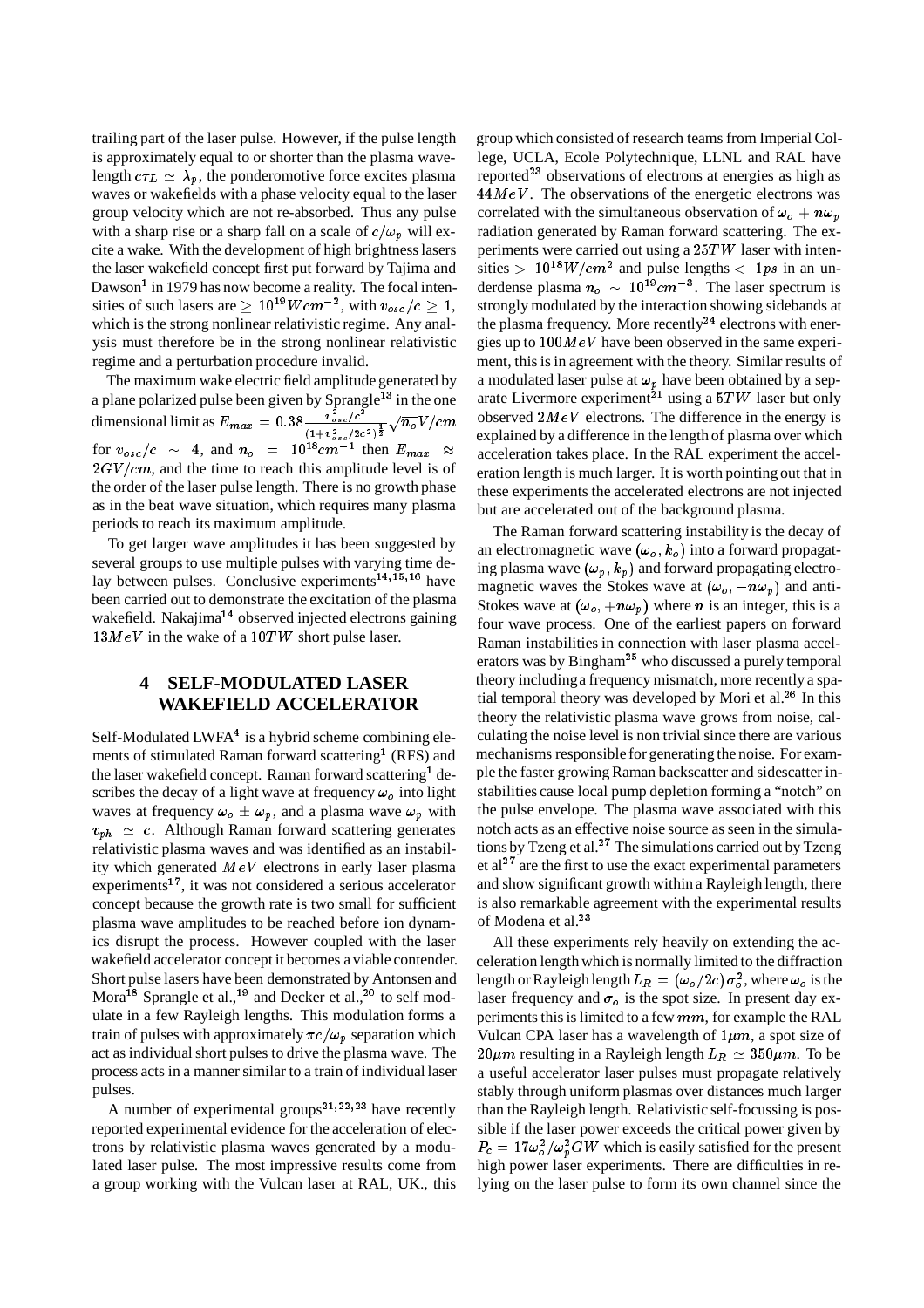beam may break up due to various laser-plasma instabilities such as Raman scattering and filamentation. Relativistic self-guiding over five Rayleigh lengths has recently been reported by Chiron et al<sup>28</sup> using a 10TW laser in a plasma of density  $5 \times 10^{18} cm^{-3}$ , they also note that the effect disappears at larger powers and densities. Alternatively plasma channels have been demonstrated $29$  to be very effective in channelling intense laser pulses over distances much grater than the Rayleigh length. In these experiments a two laser pulse technique is used. the first pulse creates a breakdown spark in a gas target, and the expansion of the resulting hot plasma forms a channel which guides a second pulse injected into the channel. Pulses have been channelled up to 70 Rayleigh lengths<sup>29</sup> corresponding to 2.2cm in the particular experiment with about 75% of the energy in the injected pulse focal spot coupled into the guide.

In a preformed channel other instabilitiesmay appear. For example it has been shown by Wurtele and Shvets that a laser hose instability exists for parabolic channels.<sup>30</sup>

Plasma channels are not only important for laser plasma accelerators but has applications in high harmonic generation, for UV and soft X-ray lasers.

## **5 PROSPECTS FOR HIGH ENERGY ACCELERATORS**

The present experiments and future experiments, however, are very far from the parameter range of interest to high energy physicists who require something like  $10^{11}$  particles per pulse accelerated to  $TeV$  energies (for electrons) with a luminosity of  $10^{-34}$ cm<sup>-2</sup> sec<sup>-1</sup> for acceptable event rates to be achieved. The  $TeV$  energy range is  $> 1000$ times greater than a single accelerating stage could provide at present, even if the interaction length can be extended by laser channelling there is still going to be the requirement of multiple staging, and more energetic lasers. For a  $TeV$ beam of  $10^{11}$  particles per pulse and a transfer efficiency of 50% would require a total of  $32kJ$  of laser energy per pulse, for a 100 stage accelerator. This would require 100 lasers of about 300J each with high repetition rates. Compared to the  $56J$  lasers in the proposed  $GeV$  accelerator and the 1 Joule laser used in present day experiments (10<sup>10</sup> particles per pulse would require  $100 \times 30J$  lasers).

The parameter range required is out of reach by present day lasers and may never be achievable with laser plasma accelerators.

The work on plasma-based accelerators represents but one area that is being explored by researchers in the advanced accelerator field. Other schemes being investigated at present for high-gradient acceleration are the inverse Cerenkov effect and the inverse free-electron laser effect. Still other researchers, realizing that the next collider will almost certainly be a linear electron-positron collider, are proposing a novel way of building such a device known as a two-beam accelerator, and there are many groups developing an entirely new type of electron lens using focussing by a plasma to increase the luminosity of future linear

colliders.<sup>31</sup>

This plays on the fact that relativistic electron beams can be focussed by a plasma if the collisionless skin depth  $c/\omega_{pe}$ is larger than the beam radius. Generally, when a relativistic electron beam enters a plasma, the plasma electrons move to neutralize the charge in the beam on a  $1/\omega_{pe}$  timescale. However, if the collisionless skin depth is larger than the beam radius, the axial return current flows in the plasma on the outside of the electron beam and the beam current is not fully neutralized, leading to the generation of an azimuthal magnetic field. Consequently this self-generated magnetic field pinches or focusses the beam in the radial direction. This type of lens exceeds conventional lenses by several orders of magnitude in focussing gradient.

For laser plasma accelerators, the next milestone to be achieved is the  $100MeV - 1GeV$  energy level with good beam quality.

### **6 ACKNOWLEDGEMENTS**

I would like to thank W B Mori, T Katsouleas, C Joshi and A E Dangor for helpful discussions.

### **7 REFERENCES**

- [1] T Tajima and J M Dawson, Phys. Rev. Lett., 43, 267, (1979)
- [2] L M Gorbunov and V I Kirasonov, Sov. Phys. JET, 66, 290, (1987), P Sprangle et al., App. Phys. Lett., 53, 246, (1988), V N Tsytovich et alk. Comm. Plasma Phys. Contr. Fusion, 12, 249, (1989)
- [3] C Joshi et al., Nature, 311, 525, (1984)
- [4] J Krall et al., Phys. Rev. E, 48, 2157, (1993): N E Andreev et al., JETP Lett., 55, 571, (1992)
- [5] M Rosenbluth and C S Lui, Phys. Rev, Lett., 29, 707, (1972)
- [6] C E Clayton et al., Phys. Rev, Lett., 54, 2343, (1983)
- [7] A E Dangor et al., Physica Scripta, T30, 107, (1990)
- [8] F Amiranoff et al., Phys. Rev, Lett., 68, 3710, (1992)
- [9] Y Kitagawa et al., Phys. Rev, Lett., 68, 45, (1992)
- [10] C E Clayton et al., Phys. Rev, Lett., 70, 37, (1994); M Everett et al., Nature 368, 527, (1994)
- [11] W B Mori et al., Phys. Rev, Lett., 60, 1298, (1988)
- [12] C Joshi et al., Comments Plasma Phys Contr. Fusion, 16, 65, (1994)
- [13] P Sprangle et al., App. Phy. Lett., 53, 2146, (1988)
- [14] K Nakajima et al., in Advanced Accelerator Concepts, Fontana, W.I., ed P Schoessow, P.145, (AIP conf. Proc. No. 335).
- [15] J R Marqués et al., Phys. Rev, Lett., 76, 3566, (1996)
- [16] C W Siders et al., Phys. Rev, Lett., 76, 3570, (1996)
- [17] C Joshi et al., Phys. Rev, Lett., 47, 1285, (1981)
- [18] T Antonsen and P Mora, Phys. Rev, Lett., 69, 2004, (1992)
- [19] P Sprangle et al., Phys. Rev, Lett., 69, 2200, (1992)
- [20] C Decker et al., Phys. Rev, E., 50, 3338, (1994)
- [21] C A Coverdale et al., Phys. Rev, Lett., 74, 4659, (1995)